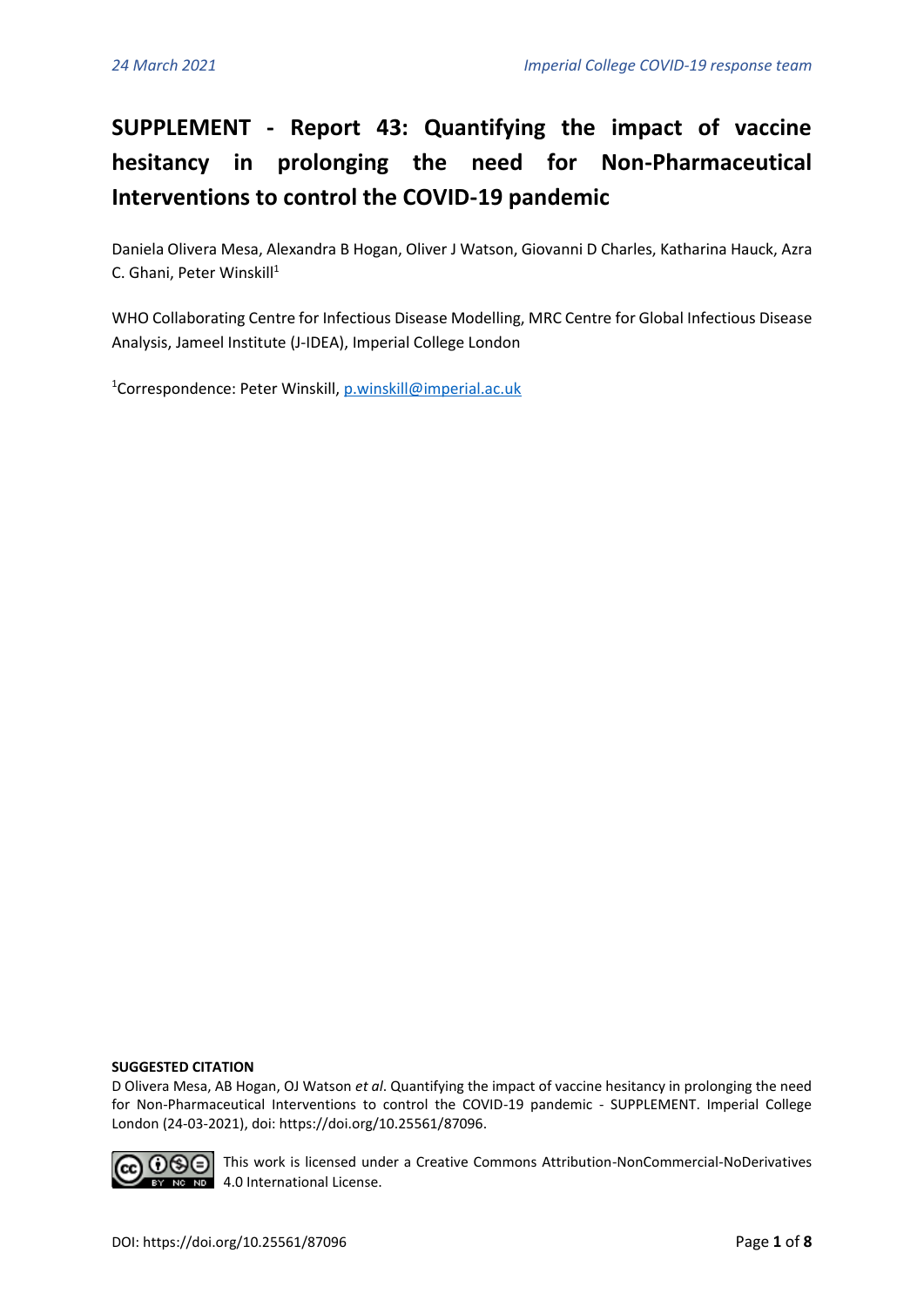## **Table S1: Parameter Descriptions and Values:**

| Parameter                                        | Symbol              | Value          | <b>Description</b>                                                                         |  |
|--------------------------------------------------|---------------------|----------------|--------------------------------------------------------------------------------------------|--|
| <b>Epidemiological Parameters</b>                |                     |                |                                                                                            |  |
| Transmission<br>parameter                        | β                   |                | Calculated from R <sub>0</sub>                                                             |  |
| <b>Basic reproduction</b><br>number              | R <sub>0</sub>      | 3.0            | Estimated from European data consistent with a doubling<br>time of 3.5 days <sup>1</sup> . |  |
| <b>Mean Latent Period</b>                        | $\mathbf 1$         | 4.6 days       | Estimated at 5.1 day <sup>2-4</sup> . The last 0.5 days are incorporated                   |  |
|                                                  |                     |                | in the infectious periods to capture pre-symptomatic                                       |  |
|                                                  | $\alpha$            |                | infectivity                                                                                |  |
| <b>Mean Duration of Mild</b>                     | 1                   | 2.1 days       | Incorporates 0.5 days of infectiousness prior to                                           |  |
| Infection                                        |                     |                | symptoms. In combination with mean duration of severe                                      |  |
|                                                  | $\mathcal{V}_1$     |                | illness this gives a mean serial interval of 6.75 days <sup>5</sup> .                      |  |
| Mean Duration of                                 | 1                   | 4.5 days       | Mean onset-to-admission of 4 days <sup>6</sup> . Values in the wider                       |  |
| Severe Infection Prior                           |                     |                | literature range from 1.2 days to 12 days <sup>2-4,7,8</sup> . Includes                    |  |
| to Hospitalisation                               | $\mathcal{V}_2$     |                | 0.5 days of infectiousness prior to symptom onset.                                         |  |
| Mean Duration of                                 | $\mathbf{1}$        | 9 days         | Median of values identified in 7-11                                                        |  |
| Hospitalisation for non-                         | $\gamma_{3,1}$      |                |                                                                                            |  |
| critical cases if survive                        |                     |                |                                                                                            |  |
| Mean Duration of                                 | $\mathbf{1}$        | 9 days         | Median of values identified in 7-11                                                        |  |
| Hospitalisation for non-                         | $\gamma_{3,0}$      |                |                                                                                            |  |
| critical cases if die<br>Mean Duration in ICU if | $\mathbf{1}$        | 14.8 days      | Mean duration in ICU of 13.3 days from a study across 42                                   |  |
| survive                                          |                     |                | countries <sup>12</sup> . Ratio of duration in critical care if die:                       |  |
|                                                  | $\gamma_{4,1}$      |                | duration in critical care if survive of 0.75 and 60.1%                                     |  |
|                                                  |                     |                | probability of survival in ICU <sup>13</sup> .                                             |  |
| Mean Duration in ICU if                          | $\mathbf{1}$        | $11.1$ days    | Mean duration in ICU of 13.3 days from a study across 42                                   |  |
| die                                              |                     |                | countries <sup>12</sup> . Ratio of duration in critical care if die:                       |  |
|                                                  | $\gamma_{4,0}$      |                | duration in critical care if survive of 0.75 and 60.1%                                     |  |
|                                                  |                     |                | probability of survival in ICU <sup>13</sup> .                                             |  |
| Mean Duration in                                 | 1                   | 3.4 days       | Working assumption                                                                         |  |
| Recovery after ICU                               |                     |                |                                                                                            |  |
|                                                  | $\gamma_{5}$        |                |                                                                                            |  |
| Mean duration of                                 | 1                   | 365 days       | Assumed value based on published data of protection to                                     |  |
| naturally acquired                               |                     |                | reinfection. Protection is reported to last at least 8                                     |  |
| immunity                                         | $\boldsymbol{\rho}$ |                | months 14-16                                                                               |  |
| Infection fatality ratio<br>(IFR)                | $\mu(a)$            | $\blacksquare$ | Age-dependent <sup>17</sup>                                                                |  |
| Hospitalisation rate                             | $\phi(a)$           | $\Box$         | Age-dependent <sup>18</sup> .                                                              |  |
| <b>Vaccination parameters</b>                    |                     |                |                                                                                            |  |
| Vaccine efficacy against                         |                     | 94%; 63%       | We assumed infection-blocking efficacy is the same as                                      |  |
| infection                                        | $v_{inf}(a)$        |                | reported vaccine efficacy against clinical disease. Values                                 |  |
|                                                  |                     |                | were selected to cover the range of approved vaccines                                      |  |
|                                                  |                     |                | efficacies reported to date 19,20                                                          |  |
| Vaccine efficacy against                         | $v_{dis}(a)$        | 60%            | Estimate based on reported vaccine effectiveness data in                                   |  |
| disease                                          |                     |                | the UK which suggests ~86% efficacy against                                                |  |
|                                                  |                     |                | hospitalisation/death compared to ~65% against mild                                        |  |
|                                                  |                     |                | disease for a single dose of the Pfizer vaccine <sup>21,22</sup> . The                     |  |
|                                                  |                     |                | assumed value of 60% generates 98% efficacy against                                        |  |
|                                                  |                     |                | hospitalisation/death for the high efficacy vaccines and                                   |  |
|                                                  |                     |                | 85% for the moderate efficacy vaccine, with both                                           |  |
|                                                  |                     |                | representing two dose schedules.                                                           |  |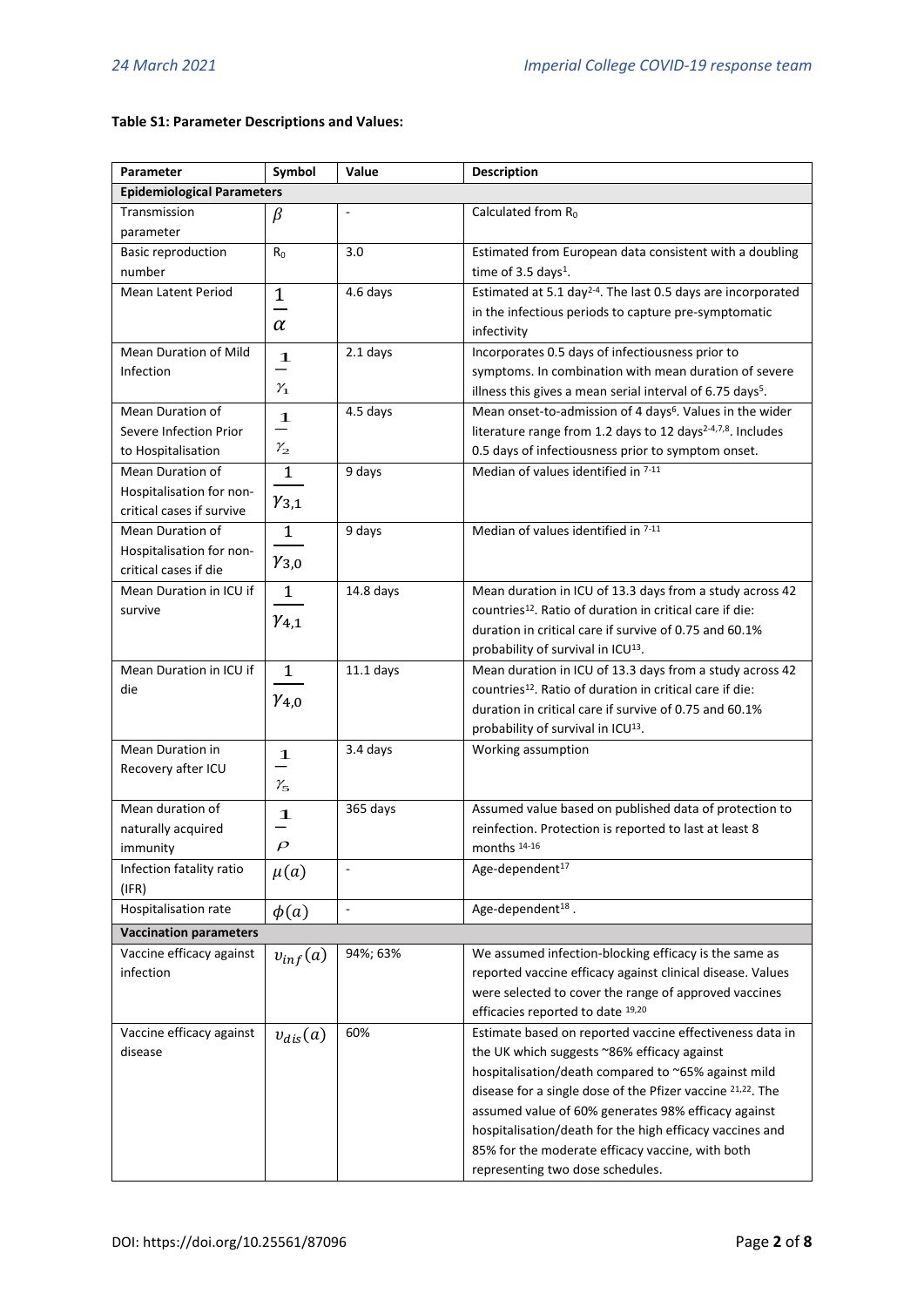| Vaccine duration of   | $1/\varphi$ | Lifelong            | Assumption. No data currently available but estimates                    |
|-----------------------|-------------|---------------------|--------------------------------------------------------------------------|
| protection            |             |                     | from MERS vaccines suggest durability of at least 1 year <sup>23</sup> . |
| Age-dependent rate of | $\kappa(a)$ | ٠                   | Population-dependent: set such that number of people                     |
| vaccination           |             |                     | vaccinated per day in each age group achieves target                     |
|                       |             |                     | coverage by the end of the vaccination period                            |
| Mean time to develop  | $1/\omega$  | 7 days              | Based on immunogenicity data from Phase II trials in                     |
| vaccine-acquired      |             |                     | which antibody titres plateau $\approx$ 7 days post dose 2 $^{23-27}$    |
| immunity following    |             |                     |                                                                          |
| second dose           |             |                     |                                                                          |
| Vaccine schedule      |             | 21 days             | 2 doses modelled 21 days apart <sup>19,20,28,29</sup> . Efficacy follows |
|                       |             |                     | 2nd dose (so only modelling final dose of any vaccine                    |
|                       |             |                     | schedule)                                                                |
| Age-targeting of      |             | Individuals over 15 | Vaccination is targeted prioritising elderly age groups                  |
| vaccination           |             | years old are       |                                                                          |
|                       |             | targeted            |                                                                          |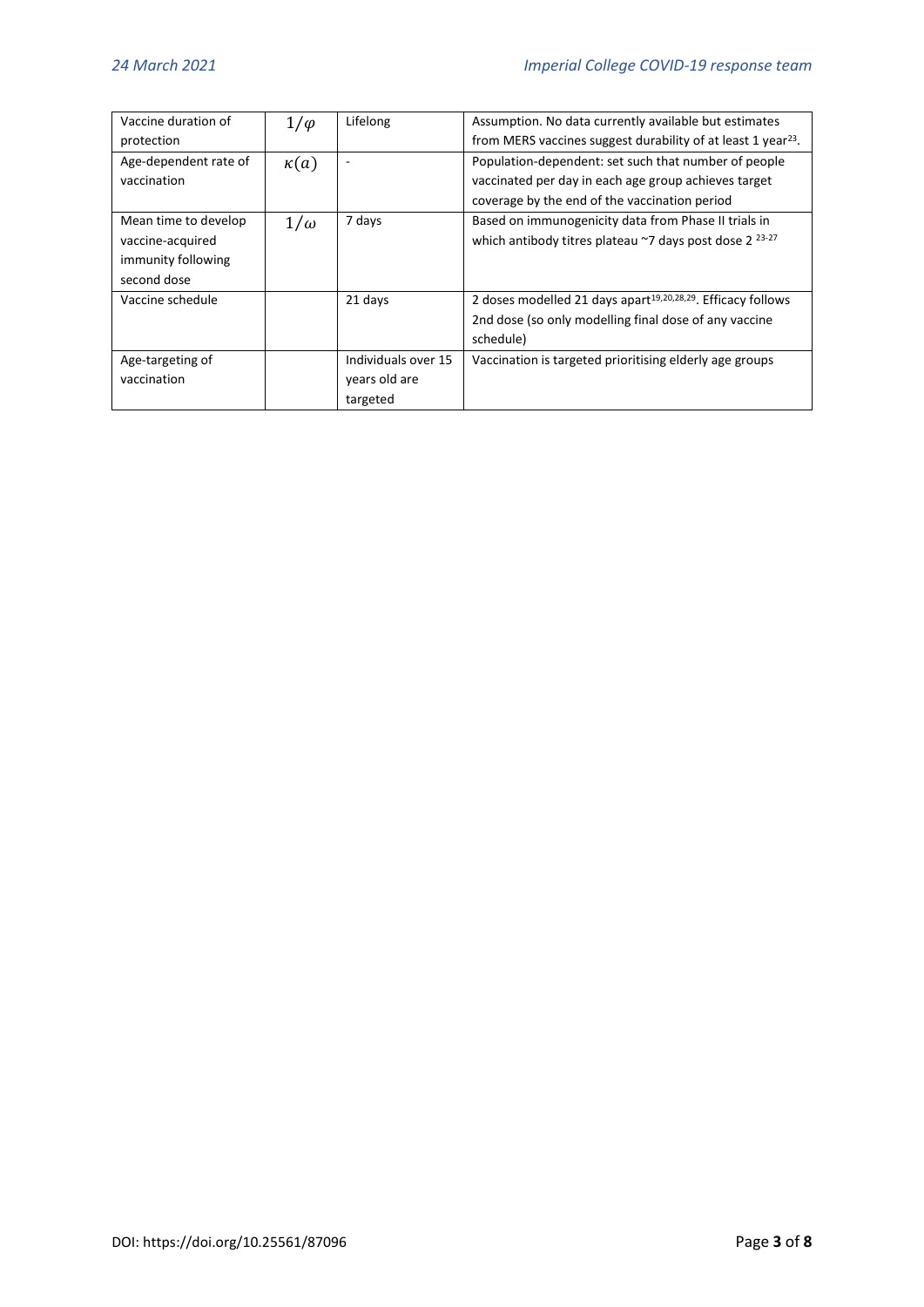

**Figure S1 - COVID-19 dynamics for different reproductive number profiles.** Profiles were estimated for each vaccine hesitancy scenario in order to achieve herd immunity (Reff =1) and control the pandemic. **a)** Daily projected deaths per million for a high vaccine efficacy. **b)** Daily projected deaths per million for a moderate vaccine efficacy. Black line shows an ideal scenario without vaccine hesitancy and 98% of individuals above 15 years old, are vaccinated. Orange shows an optimistic scenario with low vaccine hesitancy, purple shows a neutral scenario and blue line shows a pessimistic scenario with high vaccine hesitancy. In each scenario, vaccination coverage per age group varies according to vaccine hesitancy.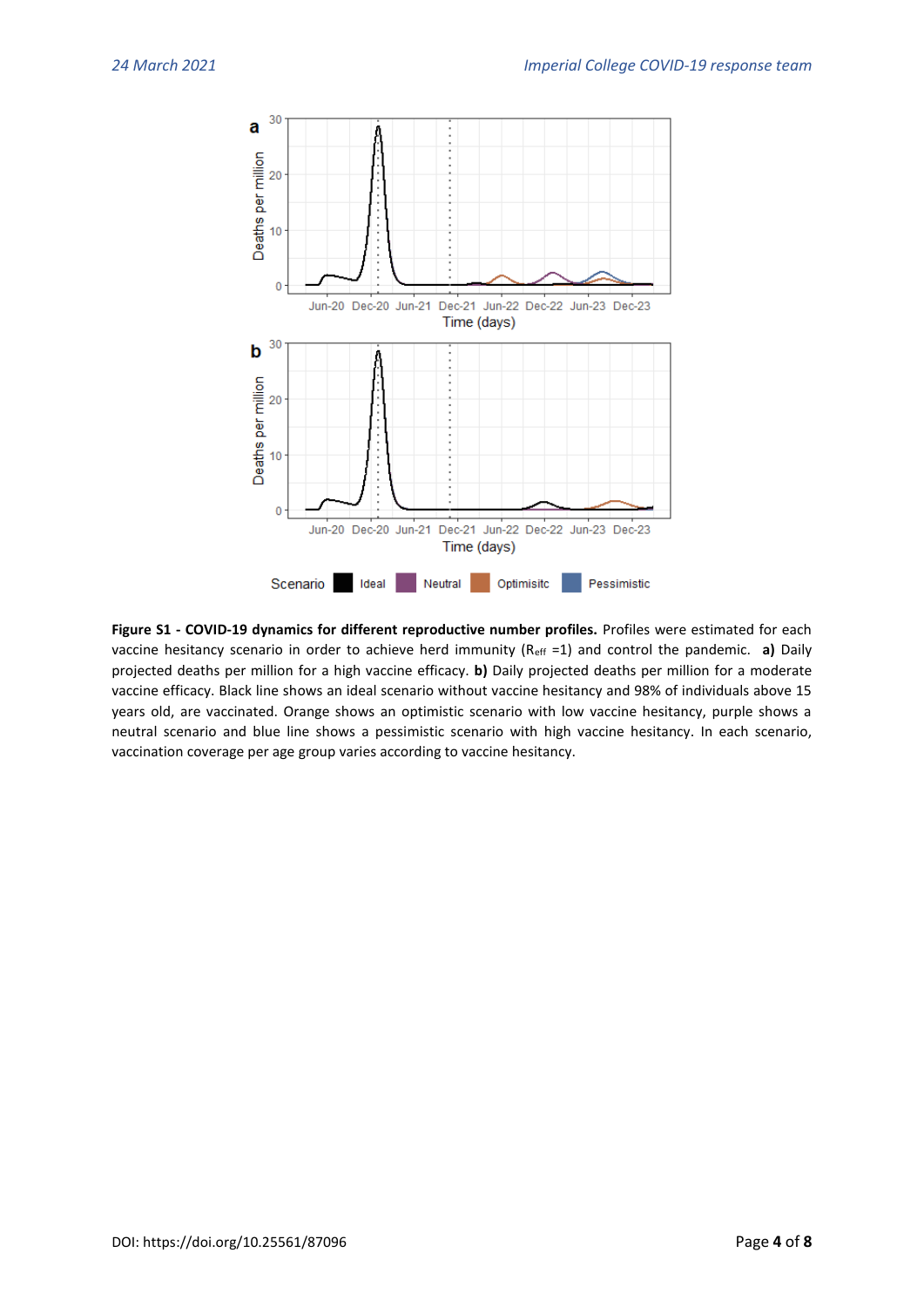

**Figure S2 - Reproductive number profile for country specific simulations.** Profiles, before vaccination begins, are taken from model fittings to country-specific data [\(https://mrc-ide.github.io/global-lmic-reports/](https://mrc-ide.github.io/global-lmic-reports/)). After vaccination starts, NPIs are lifted based on an ideal vaccination coverage over time. Reproductive number is set to increase in ten steps from the value at the beginning of vaccination to an average initial reproductive number. Continuous lines show profiles for a high efficacy vaccine. Dotted lines show profiles for a moderate efficacy vaccine.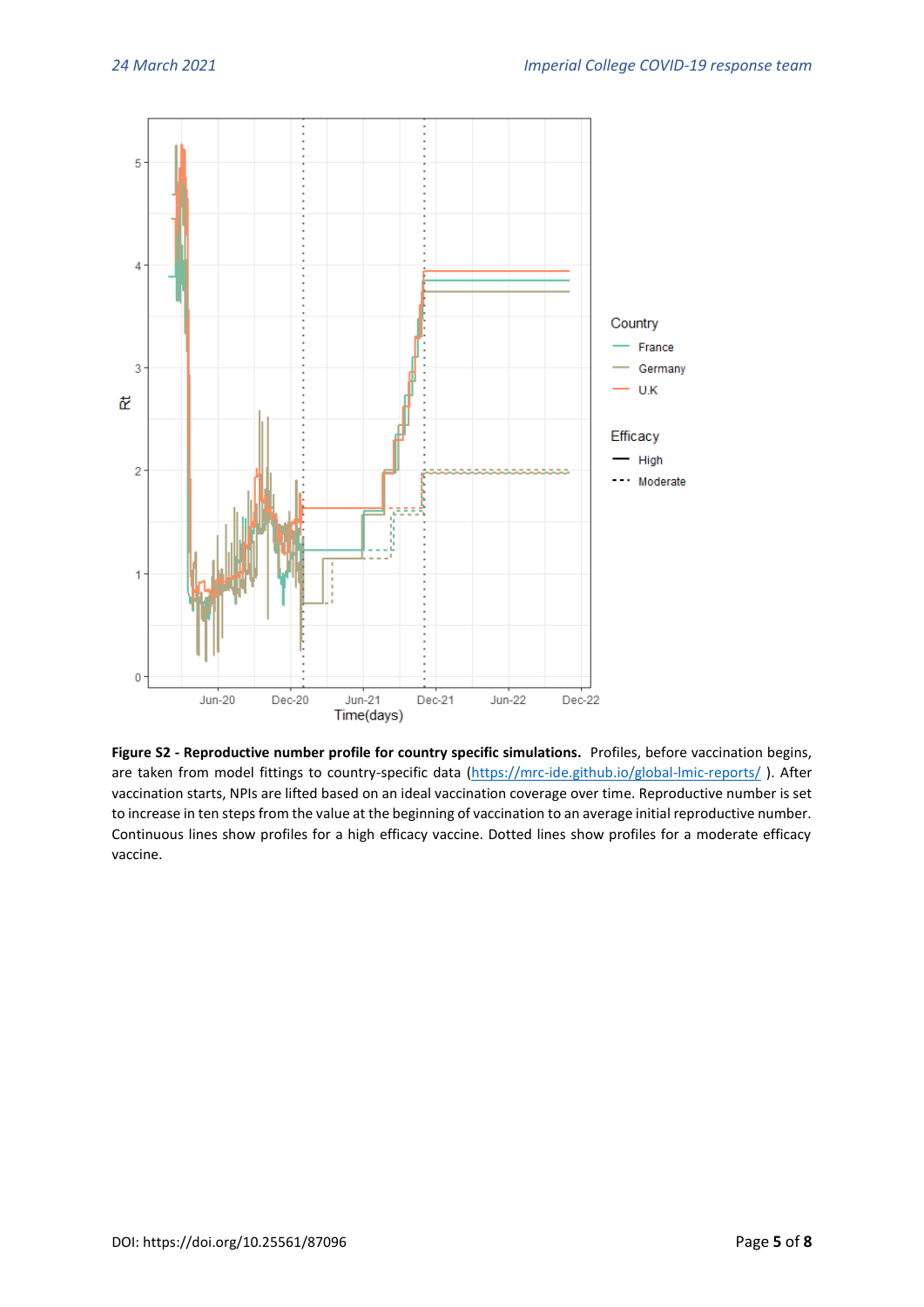

**Figure S3 - Projected deaths per age group for each country**. **a)** Total deaths for a vaccine with high efficacy. **b)** Total deaths for a vaccine for moderate efficacy. Values are shown for the vaccinated and unvaccinated populations. Two scenarios are presented: An ideal scenario, where 98% of the population older than 15 years old is vaccinated, and a vaccine hesitancy scenario, where coverage for people over 15 years old is based on vaccine acceptance in each country. Total deaths are estimated over a two-year period since vaccination starts.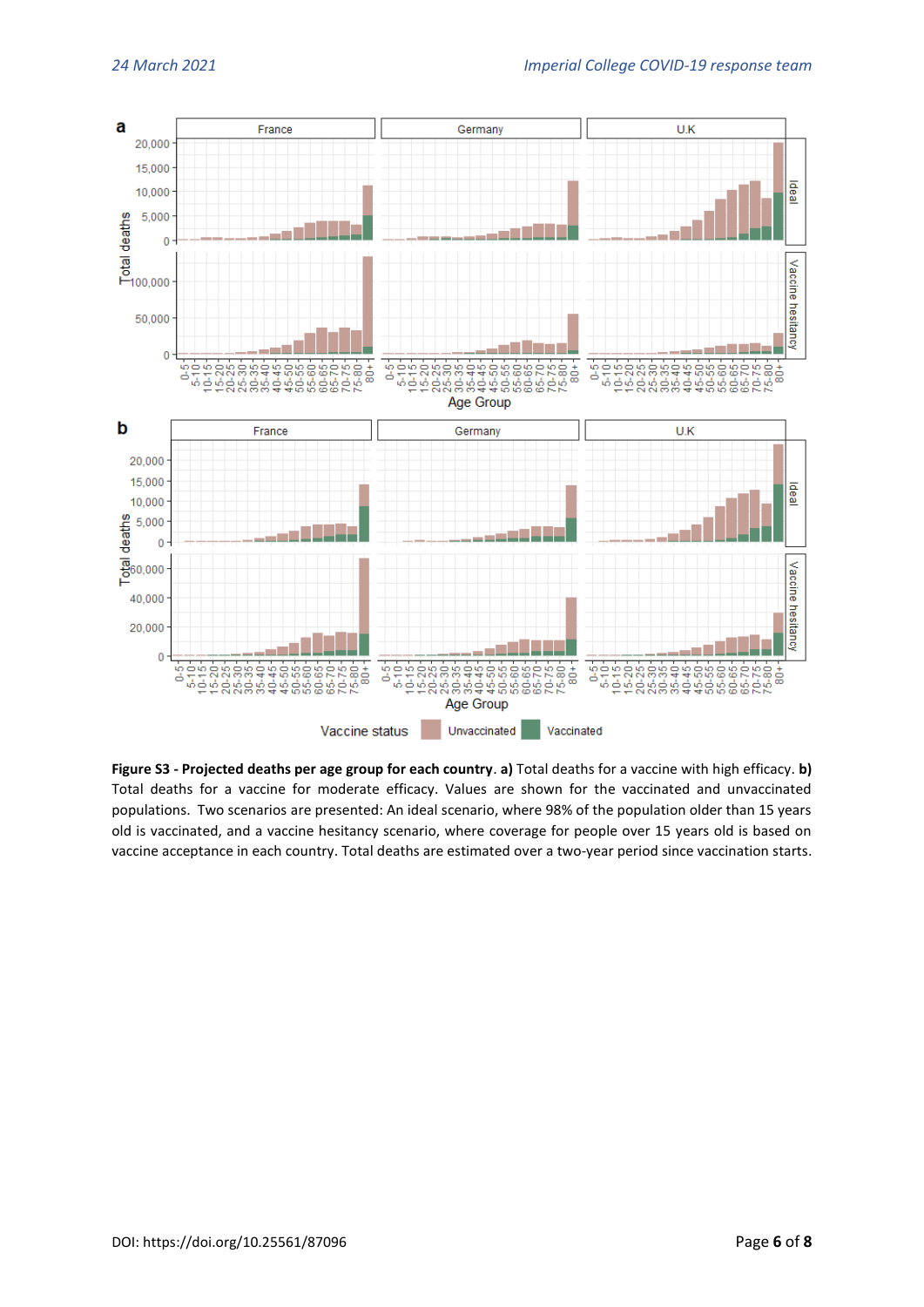## **References**

- 1. Walker, P.G.T.*, et al.* The impact of COVID-19 and strategies for mitigation and suppression in low- and middle-income countries. *Science* **369**, 413-422 (2020).
- 2. Linton, N.M.*, et al.* Incubation Period and Other Epidemiological Characteristics of 2019 Novel Coronavirus Infections with Right Truncation: A Statistical Analysis of Publicly Available Case Data. *J Clin Med* **9**, 538 (2020).
- 3. Li, Q.*, et al.* Early Transmission Dynamics in Wuhan, China, of Novel Coronavirus–Infected Pneumonia. *New England Journal of Medicine* **382**, 1199-1207 (2020).
- 4. Lauer, S.A.*, et al.* The Incubation Period of Coronavirus Disease 2019 (COVID-19) From Publicly Reported Confirmed Cases: Estimation and Application. *Ann Intern Med* **172**, 577-582 (2020).
- 5. Bi, Q.*, et al.* Epidemiology and transmission of COVID-19 in 391 cases and 1286 of their close contacts in Shenzhen, China: a retrospective cohort study. *The Lancet Infectious Diseases* **20**, 911-919 (2020).
- 6. Docherty, A.B.*, et al.* Features of 20 133 UK patients in hospital with covid-19 using the ISARIC WHO Clinical Characterisation Protocol: prospective observational cohort study. *BMJ* **369**, m1985 (2020).
- 7. Hawryluk, I.*, et al.* Inference of COVID-19 epidemiological distributions from Brazilian hospital data. *J. R. Soc. Interface* **17**(2020).
- 8. South African COVID-19 Modelling Consortium X. Estimating cases for COVID-19 in South Africa. Short term Projections June 2020. (2020).
- 9. Sreevalsan-Nair, J., Vangimalla, R.R. & Ghogale, P.R. Analysis and Estimation of Length of In-Hospital Stay Using Demographic Data of COVID-19 Recovered Patients in Singapore. *medRxiv*, 2020.2004.2017.20069724 (2020).
- 10. Haw, N.J.L., Uy, J., Sy, K.T.L. & Abrigo, M.R.M. Epidemiological profile and transmission dynamics of COVID-19 in the Philippines. *Epidemiol Infect* **148**, e204-e204 (2020).
- 11. Oliveira, E.*, et al.* ICU Outcomes and Survival in Patients with Severe COVID-19 in the Largest Health Care System in Central Florida. *medRxiv*, 2020.2008.2025.20181909 (2020).
- 12. Pritchard, M.*, et al.* ISARIC Clinical Data Report 4 October 2020. *medRxiv*, 2020.2007.2017.20155218 (2020).
- 13. Intensive Care National Audit And Research Centre (ICNARC). ICNARC report on COVID-19 in criOcal care: England, Wales and Northern Ireland (2020).
- 14. Hall, V.*, et al.* Do antibody positive healthcare workers have lower SARS-CoV-2 infection rates than antibody negative healthcare workers? Large multi-centre prospective cohort study (the SIREN study), England: June to November 2020. *medRxiv*, 2021.2001.2013.21249642 (2021).
- 15. Dan, J.M.*, et al.* Immunological memory to SARS-CoV-2 assessed for up to 8 months after infection. *Science* **371**, eabf4063 (2021).
- 16. To, K.K.*, et al.* COVID-19 re-infection by a phylogenetically distinct SARS-coronavirus-2 strain confirmed by whole genome sequencing. *Clinical infectious diseases : an official publication of the Infectious Diseases Society of America* (2020).
- 17. Brazeau, N.F.*, et al.* Report 34: COVID-19 Infection Fatality Ratio: Estimates from Seroprevalence. in *COVID-19 reports* (Imperial College London, 2020).
- 18. Salje, H.*, et al.* Estimating the burden of SARS-CoV-2 in France. *Science* **369**, 208-211 (2020).
- 19. Polack, F.P.*, et al.* Safety and Efficacy of the BNT162b2 mRNA Covid-19 Vaccine. *New England Journal of Medicine* **383**, 2603-2615 (2020).
- 20. Voysey, M.*, et al.* Safety and efficacy of the ChAdOx1 nCoV-19 vaccine (AZD1222) against SARS-CoV-2: an interim analysis of four randomised controlled trials in Brazil, South Africa, and the UK. *The Lancet* **397**, 99-111 (2021).
- 21. Public Health England. PHE monitoring of the early impact and effectiveness of COVID-19 vaccination in England. 1-15 (Public Health England 2021).